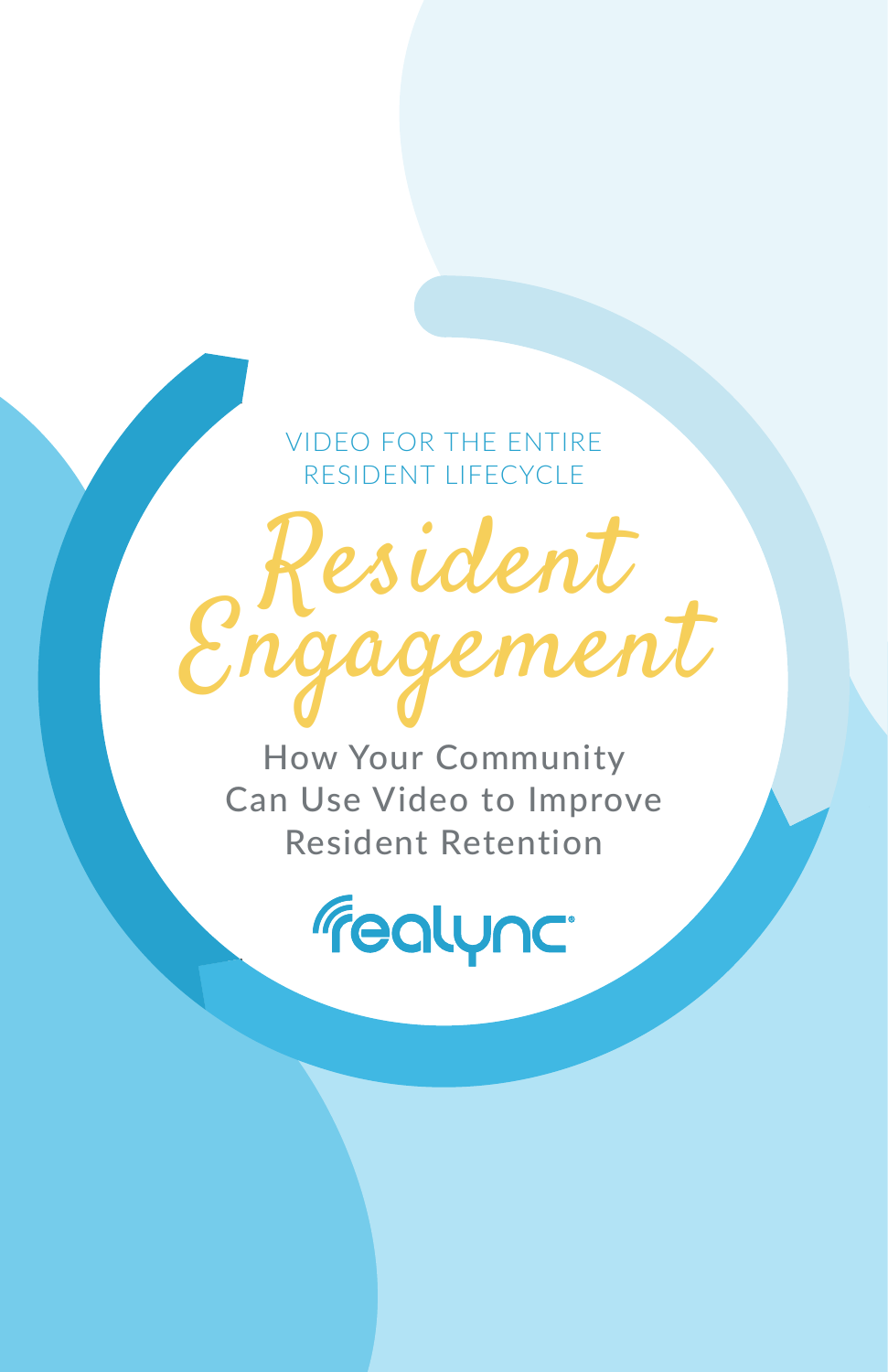# Introduction

**Adverts** 

Word of **Mouth** Adverstising

Entrance of WWW/AOL

Mixed Media Digital World

> **Virtual World**

It's no secret. How we communicate has fundamentally changed. We are living in a new era. From the transition of solely relying on print and newspaper advertisements to the World Wide Web entrance to the events of 2020, it's undeniable. We now live in a virtual world.

#### *As a matter of fact:*

- *[95%](https://www.pewsocialtrends.org/essay/on-the-cusp-of-adulthood-and-facing-an-uncertain-future-what-we-know-about-gen-z-so-far/) of all teens today have access to a smart phone and 97% use at least one major social media platform.*
- *By [2022](https://www.cisco.com/c/en/us/solutions/collateral/executive-perspectives/annual-internet-report/white-paper-c11-741490.html), online videos will make up more than 82% of all consumer internet traffic — 15 times higher than it was in 2017.*

Residents and prospective residents want to be reached virtually, but they also want content that is authentic and personalized directly for them.

In many ways, 2020 was a catalyst for change. The multifamily industry had to catch up to where the rest of the world was headed virtual, flexible, and personal. At Realync, we know that it is not enough to simply have a virtual leasing tool. Your team needs to be equipped to deliver the appropriate message and communicate information to prospective and current residents. After all, we built Realync for the entire resident lifecycle.



**[72% o](https://today.yougov.com/topics/resources/articles-reports/2019/08/06/72-consumers-prefer-videos-learn-about-products-or)f consumers would rather use video than any other channel to learn about a product or service**



**[66%](https://www.business2community.com/strategy/consumer-preferences-for-personalization-02354310#:~:text=%E2%80%93%20Smart%20Insights,them%20from%20making%20a%20purchase.) of consumers say encountering content that isn't personalized would stop them from making a decision**

To aid in that effort of equipping onsite teams to use video throughout the entire resident lifecycle, you can leverage this resource to discover:

- *Why video is a preferred method of communication.*
- *What videos to create and where to incorporate video into your entire resident lifecycle.*
- *How to streamline your onsite video strategy.*
- *Tips and tricks to be the most effective and efficient with video*.

Why should you keep reading? Video has the power to help your teams market their properties more effectively, close leases faster, engage with residents, and streamline operations. It'll be worth it—trust us!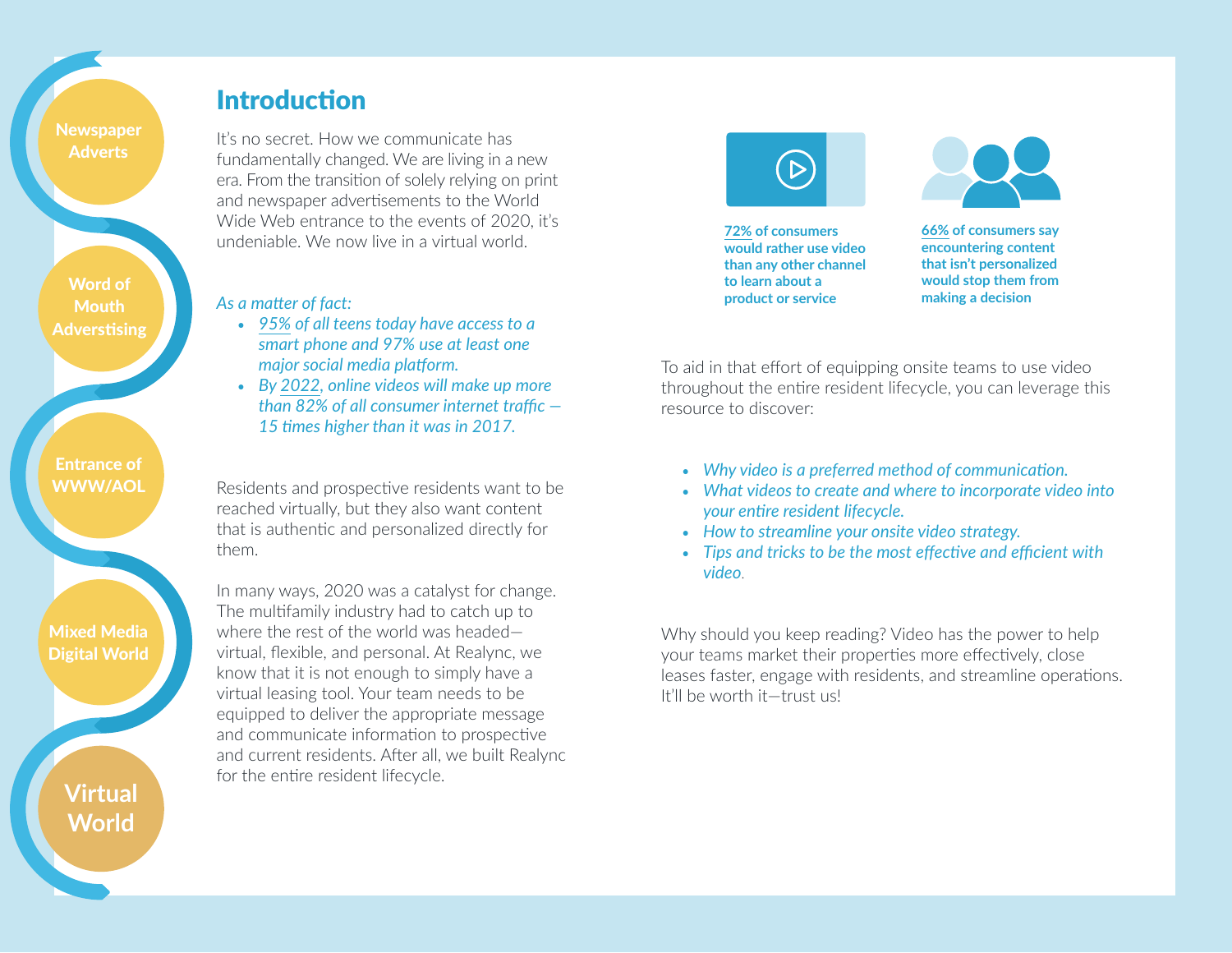# Why Video

Video in all forms has slowly been taking over. Over time, social media platforms transitioned from solely text-based content to photos and now to almost exclusively video (both live and pre-recorded) on everyone's news feeds. It's how people communicate because it's real, authentic, and there's nothing more powerful than human-to-human interaction conveyed via video.

So how can you leverage the power of video into your resident lifecycle? Before we dive into the how and where to incorporate video, let's first discuss why video works.

## **Video is Powerful. In Fact:**



**By 2022, online videos will make up more tha[n 82% of](https://www.cisco.com/c/en/us/solutions/collateral/service-provider/visual-networking-index-vni/white-paper-c11-741490.html)  [all consumer internet traffic](https://www.cisco.com/c/en/us/solutions/collateral/service-provider/visual-networking-index-vni/white-paper-c11-741490.html) — 15 times higher than it was in 2017.**



**Videos are shared on social media [1200% more](https://biteable.com/blog/video-marketing-statistics/) than images and text combined.**



**Viewers retain [95% of a](https://zmbmedia.com/2020/01/03/video-marketing-trends-for-2020/#:~:text=Viewers%20retain%2095%25%20of%20a,when%20reading%20it%20in%20text.)  [message](https://zmbmedia.com/2020/01/03/video-marketing-trends-for-2020/#:~:text=Viewers%20retain%2095%25%20of%20a,when%20reading%20it%20in%20text.) when they watch it in a video, compared to 10% when reading it in text.**

Video works, and it's all the more effective in the multifamily industry when it involves people's homes—a high involvement and emotional decision. Video is authentic, memorable, and it fosters [building the human connection](https://www.forbes.com/sites/forbesrealestatecouncil/2020/11/09/three-tips-to-keep-human-connection-present-in-a-virtual-real-estate-world/?sh=3a016e304e81). Because even though we're in a virtual world, humans want to buy from other humans.

Using nothing more than what is already in your purse or pocket, you can host a live video or record a personalized video for a prospect on the spot. Video no longer needs to involve a full production crew to be effective. Simply going DIY with a smartphone or tablet is all that consumers need to see. This instills trust and transparency into a decision-making process like finding a home.

Not convinced? [Artistry's](https://www.realync.com/artistry/) Leasing Manager, Jacob, was on his way to dinner on a Saturday evening, unable to tour a prospect in-person. Yet, Jacob sent a Realync pre-recorded video to the prospective resident, and that one video closed the deal in just 22 minutes! This is how simple and effective video can be.

#### *Bottom line?*

- *Video is the most effective form of communication.*
- *Video should not be difficult to produce.*
- *Video can and should be used to simplify the entire resident lifecycle in order to help more people find a home.*

So, let's take a look at how video can be used to market your communities more efficiently.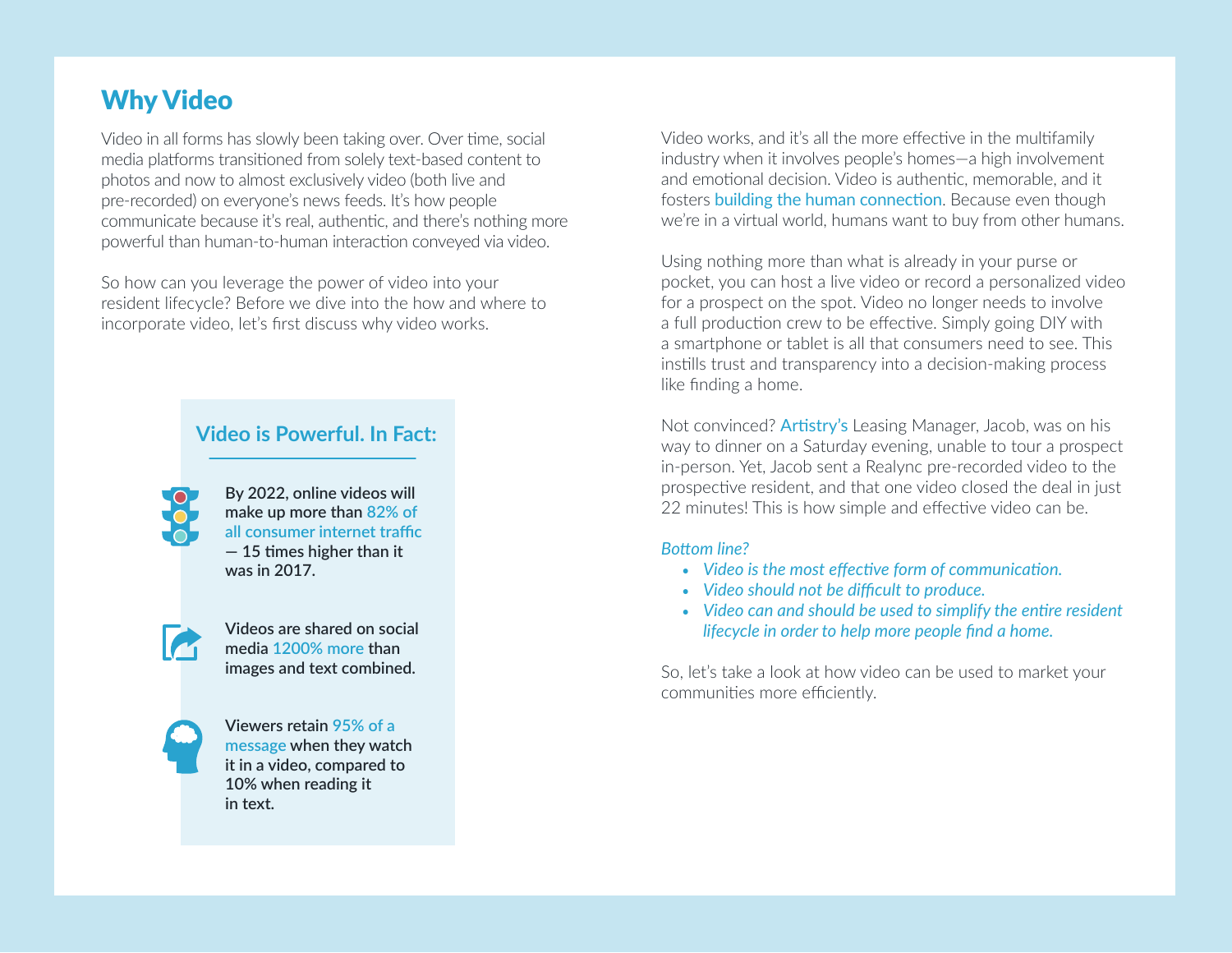# Engage

One of the easiest ways to maintain and increase your occupancy numbers? Drive resident retention! The resident lifecycle doesn't end at the signed lease. It continues on to move-in, lease renewal, and beyond. What's a great way to engage with residents and drive renewals?

#### You guessed it! Video.

#### **WHY SHOULD YOU INCLUDE VIDEO IN YOUR RESIDENT ENGAGEMENT STRATEGY?**

Is resident turnover at an all-time high? Consider improving resident engagement and retention with video. Even if it's not, engaging with residents should be a top priority.



[42%](https://gracehill.com/wp-content/uploads/2020/10/20200521_Resident_Report_V7.pdf) of residents planning to move are leaving due to the property's lack of communication during an emergency / their experience with property communication. By not having the proper technology and tools in place, property teams are unable to effectively communicate in real-time with their residents.

As always, lowering net operating expenses is a priority. Video helps in this area in ways that may surprise you.

There's always more to do with maintenance requests, property updates, and keeping residents happy! Non-emergency requests build up and create bottlenecks for maintenance teams, negatively affecting resident sentiment and community reviews.

How can your community leverage video to drive resident engagement, increase communications, and lower NOI?

## **What**

Four key video ideas to engage with residents:



#### MAINTENANCE HOW-TO VIDEOS

**Non-emergency requests (such as programming your HVAC or fixing tripped breakers) create bottlenecks and significantly influence your community's opinion with your residents. Create simple how-to videos of different non-emergency issues to empower your residents to quickly fix other problems instead of waiting on your maintenance team to fix the problem. Here are our most successful examples: "How to reset a tripped breaker" or "how to reset your thermostat", "care tips for your garbage disposal", or even "how to change a lightbulb".** 



#### RESIDENT TESTIMONIALS

**Video testimonials are powerful! Engage with your residents and record testimonials on their favorite parts of living in your community. It increases engagement with your residents while also creating valuable marketing content. It's a win-win.** 

#### MOVE-IN VIDEOS

**Personally welcome your new residents home through video! Be sure to introduce your team and showcase move-in processes and procedures. If there are important things to know, walk through them. Examples include: Where to park on move-in day, where to find moving carts, how to reserve an amenity, how to set up certain community features like valet trash, and more.** 

#### RESIDENT COMMUNICATIONS & EVENTS

**The possibilities are endless. Video increases email [engagement by](https://www.videobrewery.com/blog/18-video-marketing-statistics/)  [300%.](https://www.videobrewery.com/blog/18-video-marketing-statistics/) Make sure your residents are reviewing important information by sending videos instead of text. Some examples? Provide updates on amenity hours, give responses to current events, host virtual bingo or other games, or announce new incentives for renewals!**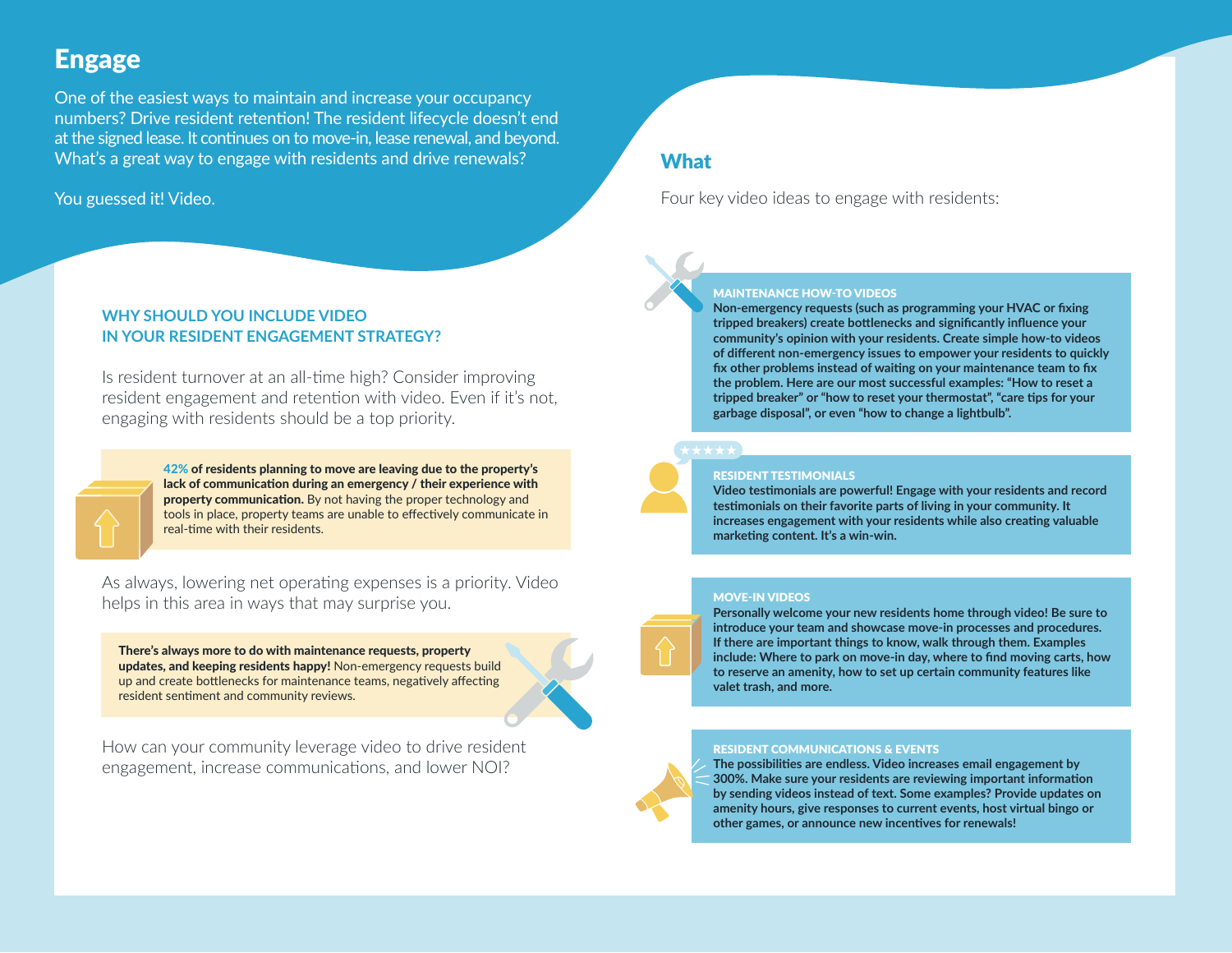As always, creating great content is only helpful if it's viewed! Here are key ways to distribute this content during the resident engagement stage of the resident lifecycle.

# **Where**

**E** 

- **Resident portals:** Be sure to include pertinent information via video in your resident portal. This is the perfect place to create a folder or resource center for your maintenance how-to's or send push notifications when you have a new video with community announcements.
- **Email/texting:** Have important and timely information to tell your residents? Send a video update via email or text. [Viewers retain 95% of a message](https://zmbmedia.com/2020/01/03/video-marketing-trends-for-2020/#:~:text=Viewers%20retain%2095%25%20of%20a,when%20reading%20it%20in%20text.) when they watch it in a video, compared to 10% when reading it in text. We keep shouting this statistic, but it's true!
- **QR codes:** We're a fan of QR codes! They're easy to track and way easier than posting a URL. Highlight QR codes on flyers around your community for instructions and guidelines on different amenities or appliances.

# How

Leveraging video, here are two solutions to the goals discussed at the beginning of this section:

#### To Improve Resident Engagement and Retention, Provide and Promote Community Updates

*Video increases your email engagement by 300% and humanizes your team.*

Create efficient and personalized videos to provide timely information and resident communications, while also promoting resident events and programs.

# To Lower Net Operating Expenses, Increase Team Efficiency and Decrease Service Requests

#### *Provide how-to videos and answer FAQs to limit or eliminate non-emergency in-person maintenance requests.*

Virtual communication enables your teams to keep residents safe while decreasing the time outstanding for maintenance tickets and decreasing overall NOI. Leveraging video, empower your residents to fix non-emergency issues by walking through video FAQs and how-to's like "how to reset a tripped breaker" or "how to reset your garbage disposal".

#### With Realync, engage with residents by:

- *Providing community updates in real time.*
- *Decreasing maintenance requests and work orders with video FAQs.*
- *Promoting community events and perks through integrated video.*
- *Easily recording resident referrals and testimonials.*

• How one **[maintenance team](https://www.realync.com/watermark-residential/)** turned headaches into streamlined processes.

• See how **[one leasing professional](https://www.realync.com/carla-young-aldon/)** listened to her prospects' concerns and screened them via Realync Live Sessions.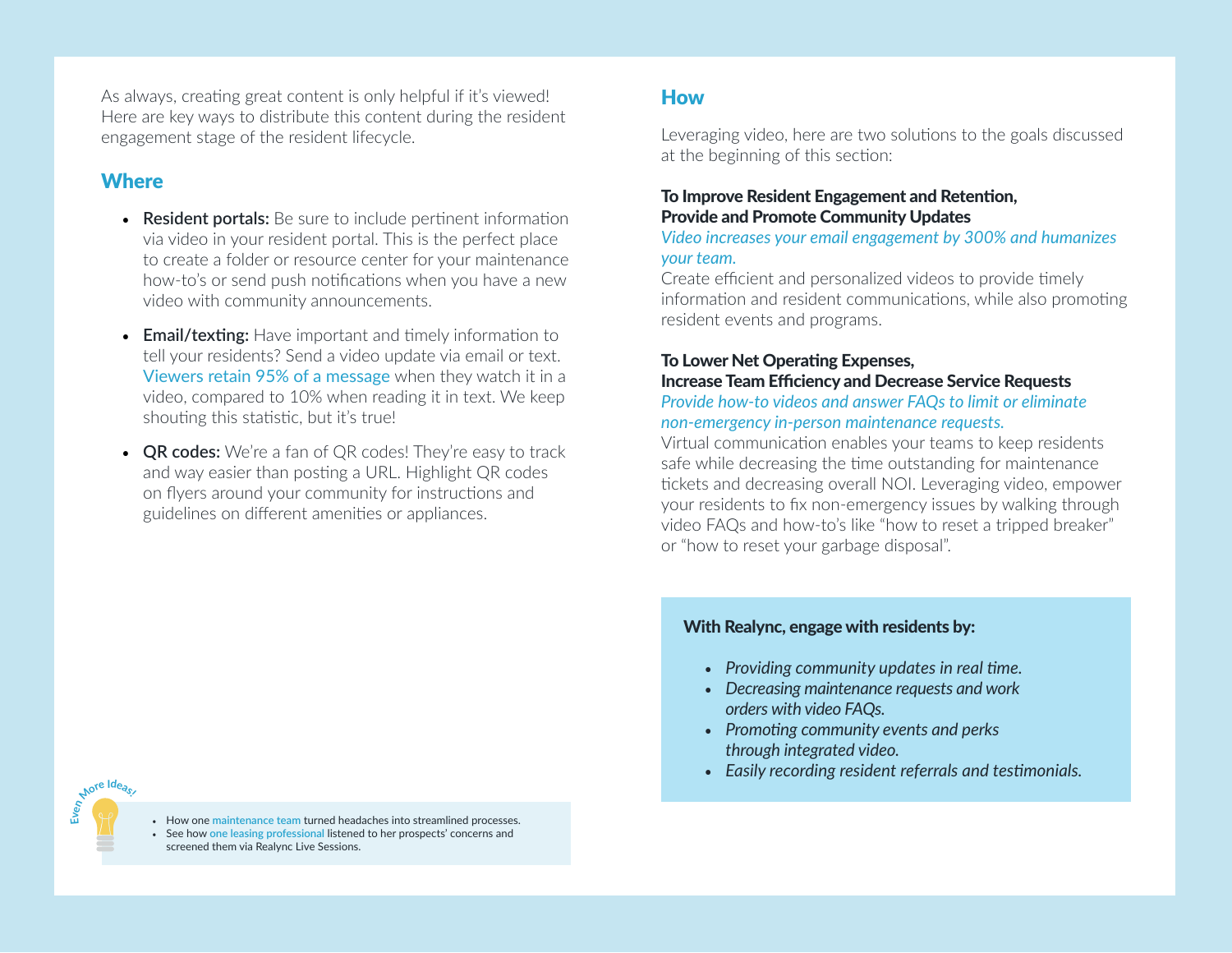# **Streamline**

While video is powerful, we also understand that it can seem overwhelming to implement yet another component to your resident lifecycle strategies. The good news? Video actually can help you save time, and there are plenty of ways in which you can streamline your typical day-to-day operations alongside your marketing, leasing, and engagement efforts.

#### **WHY SHOULD YOU LEVERAGE A VIDEO STRATEGY TO HELP STREAMLINE OPERATIONS?**

Putting in the initial time upfront will pay off in the future. In the multifamily industry it's especially important to mitigate risk — both for your residents and for your company.



Forgetting to abide by Fair Housing guidelines can result in fines and damages. Virtual tools do not automatically reflect or include Fair Housing Compliance or track the applicant process, making it easy for gaps to arise or mistakes to be made.

Partnering with a property technology company that complies with Web Content Accessibility Guidelines (WCAG) helps improve web accessibility. With more digital experiences at our fingertips comes increased exposure to the chances of an inaccessible website or video touring experience. By partnering with the right property technology companies, like Realync, who comply with WCAG, you never have to worry about inaccessible video or online experiences



Streamlining operations requires increased productivity. And in order to do so, you have to discover what works, what doesn't, and to then adapt accordingly. But with little to no video strategy, your team has:



Little to no insight into what affects occupancy, leasing, and retention rates and an inability to prove ROI. At the corporate and property level, understanding your team's effectiveness is sometimes limited to high-level numbers or guessing when not using the proper platform, making it hard to see what truly closes leases and retains residents.

# **What**

Four key ways to streamline operations:



BUILT-IN AUDIT TRAIL **Leveraging a proper video leasing solution enables your team to** 

**store content in the cloud and allows corporate teams to create a traceable record of all actions and activities. Your content is secure, even as employee turnover takes place.** 



#### **STANDARDIZATION**

**Implementing a corporate-driven video strategy for your portfolio standardizes your branding and video efforts across all properties. It ensures the inclusion of key items like property and company logos and disclaimers.**



#### **METRICS**

**With the right video platform, your team can gain insight into what works and what doesn't. Video provides even greater analytics than text or photos, enabling your team to fully understand the resident journey, what your prospects and residents are engaging with, what they like/don't like, and more**.

#### INTERNAL USE CASES

**If video works well for prospects and current residents, video also enables your team to streamline other processes while keeping employees safe! Whether it's providing community updates, giving virtual video tours for maintenance bids, or communicating with corporate, the possibilities are endless. Through video, your team can save money, time, and be much more effective.**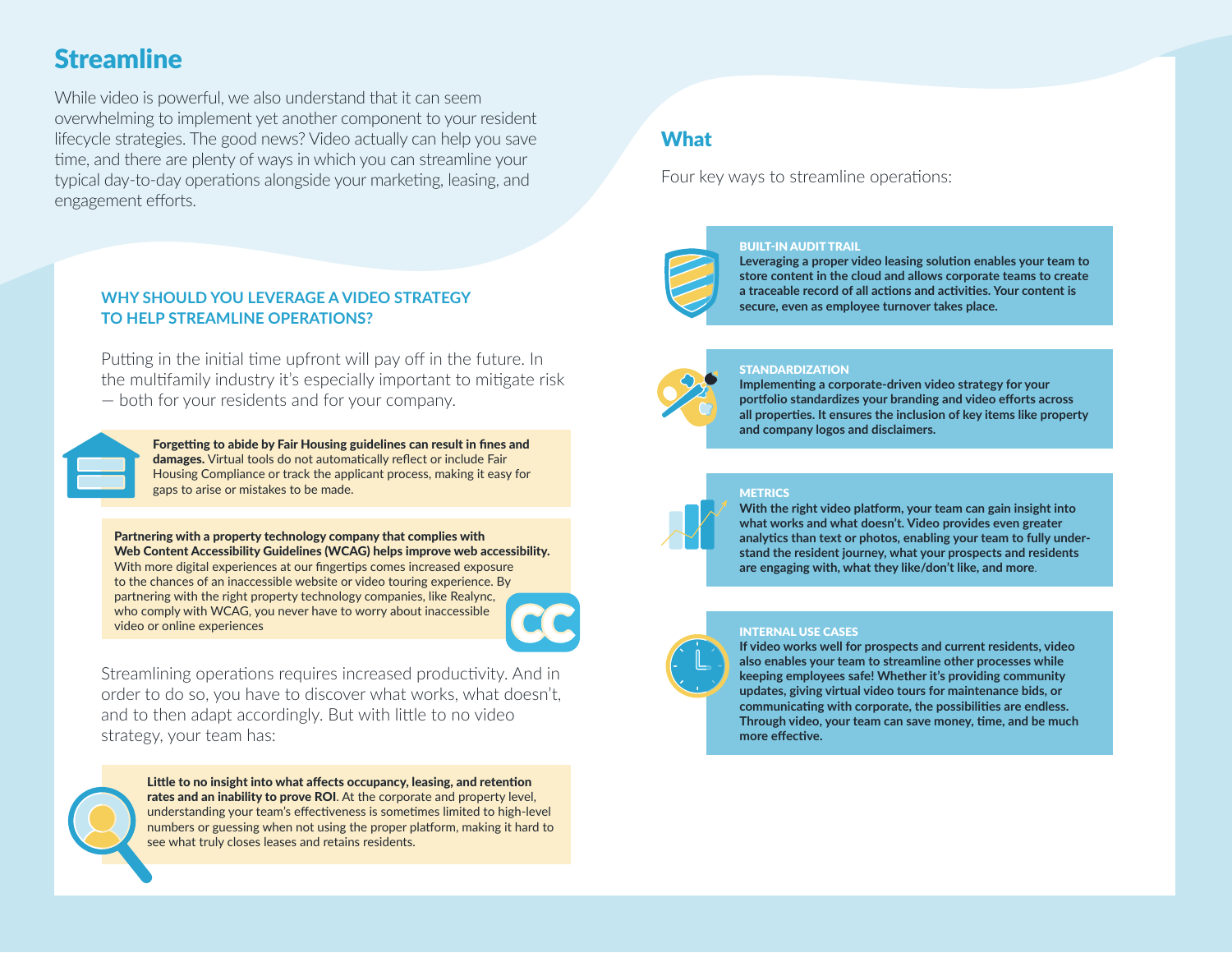# How

If you have the right technology alongside the right video strategy, it's easy to streamline operations and increase productivity. Video provides solutions:

#### In order to Mitigate Risk, Standardize Fair Housing Compliance

#### *Automatically include Fair Housing Compliance in all communications and store all information in the cloud for a built-in audit trail.*

Ensure your team is safe by always including all Equal Housing and ADA logos and disclaimers in all video experiences. Also, be sure to store all videos in the cloud to create a trackable record should audits be needed.

### In order to Discover What Works... Leverage Cloud-Based Analytics and Reporting

#### *Easily measure video effectiveness and discover trends and key information with real-time analytics.*

Use an analytic dashboard to understand what videos work best, what platform, and at what time in one view at the corporate and property level. Also, analyze resident sentiment and feedback to know what your audience prefers and how to position your community most effectively to close a deal.

#### With Realync, streamline operations by:

- *Decreasing risk with Fair Housing Compliance.*
- *Making digital experiences accessible to all with conformance to WCAG.*
- *Easily editing and customizing videos with standard branding.*
- *Measuring video effectiveness through in-depth reporting and analytics at the property, regional, and corporate levels.*
- *Leveraging a centralized, cloud-based video library.*

## About Realync

Realync is the leading video leasing and engagement platform for multifamily communities. Realync's platform allows leasing teams to market their communities better, close leases quicker and engage with residents more. The Reaylnc platform will pay back dividends on time savings and streamlined leasing processes, as well as, increased lead-to-lease conversion rates.

Prospects want options. There's this myth that it's one or the other, either virtual leasing or in person touring, which is simply not true. Both should work in conjunction with one another to make your leasing teams as effective and efficient as possible.

If you're offering in-person guided tours or self-guided tours, these shouldn't replace the need for virtual leasing. Teams still need to be equipped to do both given prospects' preferences.

#### **Not already a Realync user? Request a Demo with us today!**

Are you ready to get real with your prospective and current residents? With Realync, you can close more leases, market your community more effectively, engage with your residents, streamline processes and, as always, keep it real. Chat with one of our team members [today](https://www.realync.com/request-a-demo/), or visit us at [realync.com](http://www.realync.com) for more information.